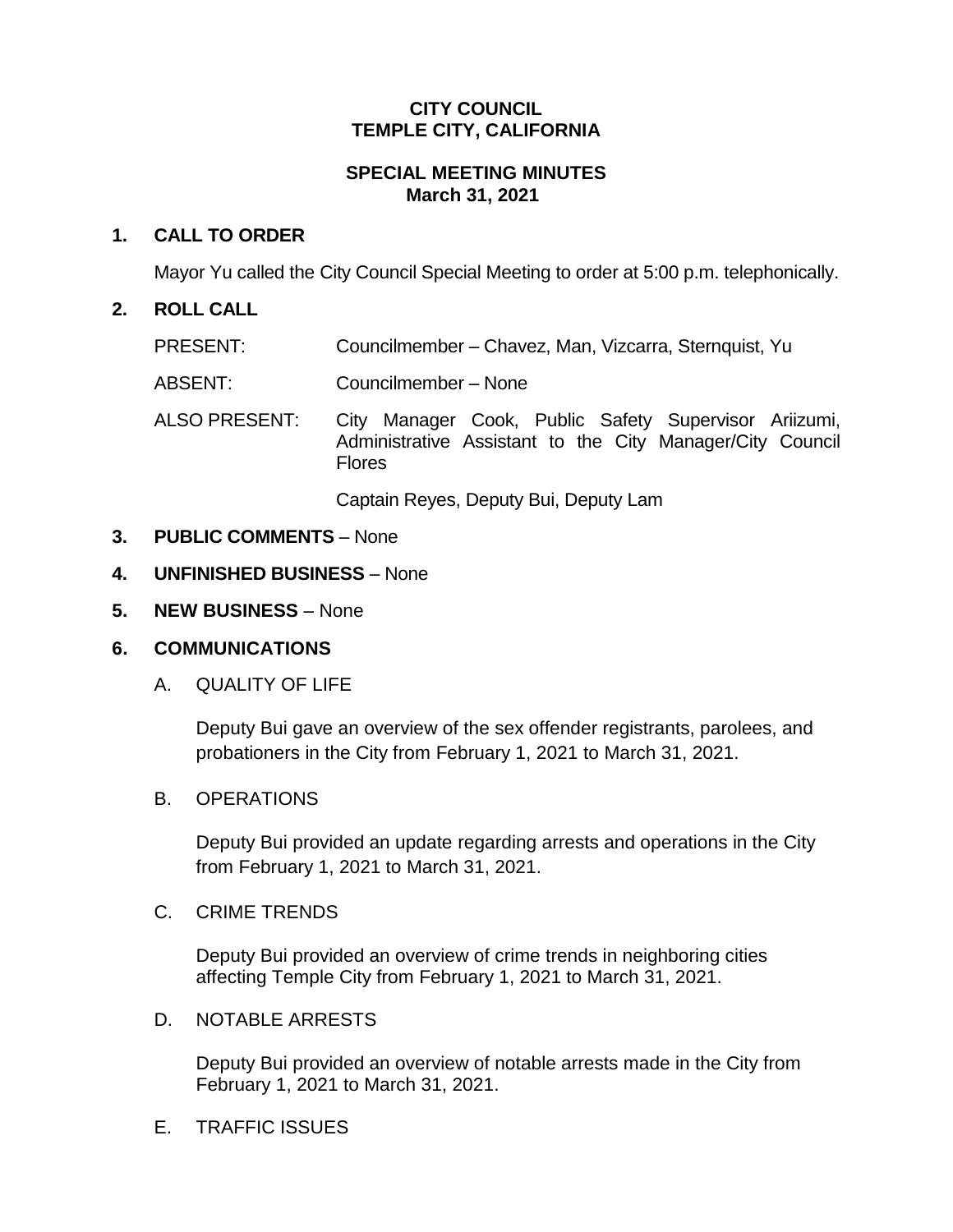Deputy Bui provided an overview of traffic issues in the City from February 1, 2021 to March 31, 2021.

## F. CRIME AND TRAFFIC STATISTICS

Deputy Bui provided an overview of the crime and traffic statistics from February 1, 2021 to March 31, 2021.

Councilmember Chavez asked about traffic enforcement and requested to increase the number of hours dedicated to directed traffic enforcement per month.

## G. SPECIAL ASSIGNMENT TEAM ACTIVITIES

Deputy Bui provided an update on the special assignment team activities.

## H. PUBLIC OUTREACH / EVENTS

Deputy Bui reported on the public outreach conducted by the special assignment team.

## I. UPCOMING EVENTS FOR APRIL 2021

Deputy Bui announced upcoming meetings and events that will be conducted in the City.

Councilmember Chavez thanked Deputy Bui for his time on the Special Assignment Team.

Councilmember Man thanked Deputy Bui for his time on the Special Assignment Team.

Mayor Yu thanked Deputy Bui for his time on the Special Assignment Team and thanked LASD and Public Safety for all their hard work.

Mayor Pro Tem Sternquist left the meeting at 5:33 p.m.

#### **7. PUBLIC COMMENTS**

Jerry Jambazian – Thanked Deputy Bui for his time on the Special Assignment Team. Asked questions about various public safety topics and community events.

Lucy Liou - Thanked Deputy Bui for his time on the Special Assignment Team.